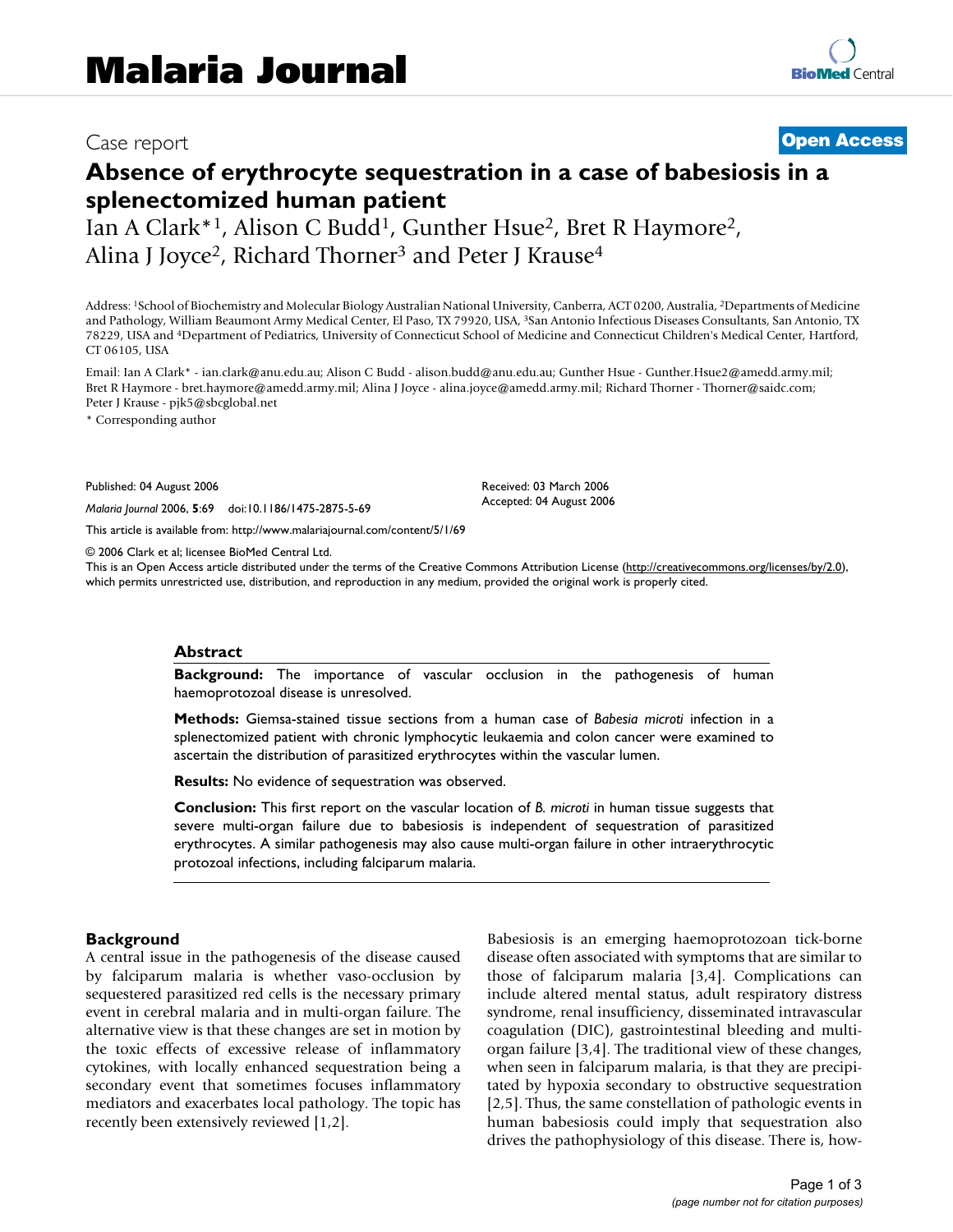ever, no information on this crucial question. An answer was, therefore, sought through examining sequestration of *Babesia microti*-infected erythrocyte sequestration from a limited autopsy of a human fatality in which babesiosis was part of a complex diagnosis.

A sixty-seven year old male with chronic lymphocytic leukaemia and colon cancer, who had undergone splenectomy, experienced a *B. microti* infection that was confirmed by thin blood smear identification of *B. microti* DNA by PCR and a four-fold rise in anti-*B. microti* antibody titre. He received two courses of clindamycin and quinine over a two month period with clearing of parasitaemia each time. Four months later he was admitted to hospital with fever, tachypnea and confusion. Confusion continued until coma supervened 19 days later. A diagnosis of babesiosis was made by identification of babesia on blood smears (2 to 3% parasitaemia), amplification of babesia DNA by PCR, and detection of anti-babesia antibody in serum. The patient was treated with clindamycin and quinine, azithromycin and atovaquone and a second round of clindamycin and quinine over the course of three weeks with no improvement in parasitaemia. He developed DIC and became comatose after suffering a cerebellar brain haemorrhage. He expired two days later. Immediately following death, tissue samples from brain (cortex, basal ganglia, pons, leptomeninges, cerebellum and spinal cord), lung, liver and kidney were collected into 10% formalin. Multiple sections from 3–6 paraffin blocks of each sampled tissue were stained with Giemsa and examined extensively by two independent operators to locate parasites. In particular, information was sought to determine whether the parasitized erythrocytes were randomly located within the lumen of blood vessels or showed any tendency to attach to vascular endothelium. Sections were searched over several days until about three hundred parasitized erythrocytes were seen. None were close enough to vascular walls to suggest any degree of sequestration. In terms of sightings per unit time, parasites were about five times more commonly observed in the brain vasculature than elsewhere. The cerebellum haemorrhage site and engorged meningeal vessels provided a much larger number of erythrocytes to peruse, and parasite density within the erythrocyte population in these tissues was equally low as elsewhere. Previously examined sections of *B. microti*-infected tissue of CBA/Ca mice were reviewed, confirming that even at very high parasite densities there was no tendency for parasitized red cells to sequester in this model.

Another haemoprotozoan parasite, *Plasmodium falciparum*, sequesters in *Aotus sp*. [6] as well as in man. Since late *P. falciparum* trophozoites and schizonts in peripheral smears are extremely rare, erythrocytes containing these stages evidently sequester in deeper vessels, even in mild human infections. Hence erythrocyte sequestration following parasite invasion appears to be a characteristic of the parasite rather than the host species, or the degree of host illness. This implies that the non-sequestration observed in this single splenectomised case of human *B. microti* infection will prove to be an equally constant feature of this parasite, as it is in mice, and irrespective of parasite density or its degree of contribution to the fatal outcome. Likewise, should the apparent absence of *B. microti*-infected red cell sequestration in this patient prove to be a general feature of all human babesial infections, a mechanism other than sequestration would be required to explain the multi-organ pathology that may occur during this disease. Although a case of *B. microti* infection in a patient with an intact spleen has yet to be examined histologically for parasite location, this parasite is recorded as causing multi-organ pathology in both intact and splenectomized individuals [7,8]. Thus a difference between sequestration in intact and splenectomized hosts, as occurs in *P. falciparum*-infected *Saimiri sciureus* [9] (and to an extent in human cases [10]) is not required to infer from our case that non-sequestering *B. microti* can cause multi-organ pathology in man.

This first report on the vascular location of *B. microti* in human tissues suggests that severe multi-organ failure due to human infection by this parasite is independent of sequestration of parasitised erythrocytes. As reviewed in reference 1, vital organ sequestration can be vanishingly rare in fatal *P. falciparum* cases, even though adherence in some tissue is an inevitable characteristic of the later half of the erythrocytic cycle of this infection, irrespective of its contribution to death. Indeed, there is a report of two European adult deaths from fulminant untreated falciparum malaria, without discernible sequestration in the vital organs [11], that might plausibly have been due to systemic inflammatory causes. As reviewed for falciparum malaria [1], complications of human *B. microti* infection could, therefore, prove to be mediated by the same inflammatory processes as are accepted for bacterial sepsis and severe influenza [12].

### **Authors' contributions**

Ian Clark initiated the project, helped plan it, and examined sections. Alison Budd stained the sections and examined them independently. Gunther Hsue managed the patient's anti-babesial regimens during his final hospital course. Bret Haymore assisted in managing the patient in the intensive care unit, performed the medical chart review and provided the clinical details of the case. Alina Joyce performed the autopsy. Richard Thorner made the original diagnosis of babesiosis and provided the first two courses of anti-babesial therapy. Peter J. Krause assisted in the management of the patient and helped plan and carry out the project.